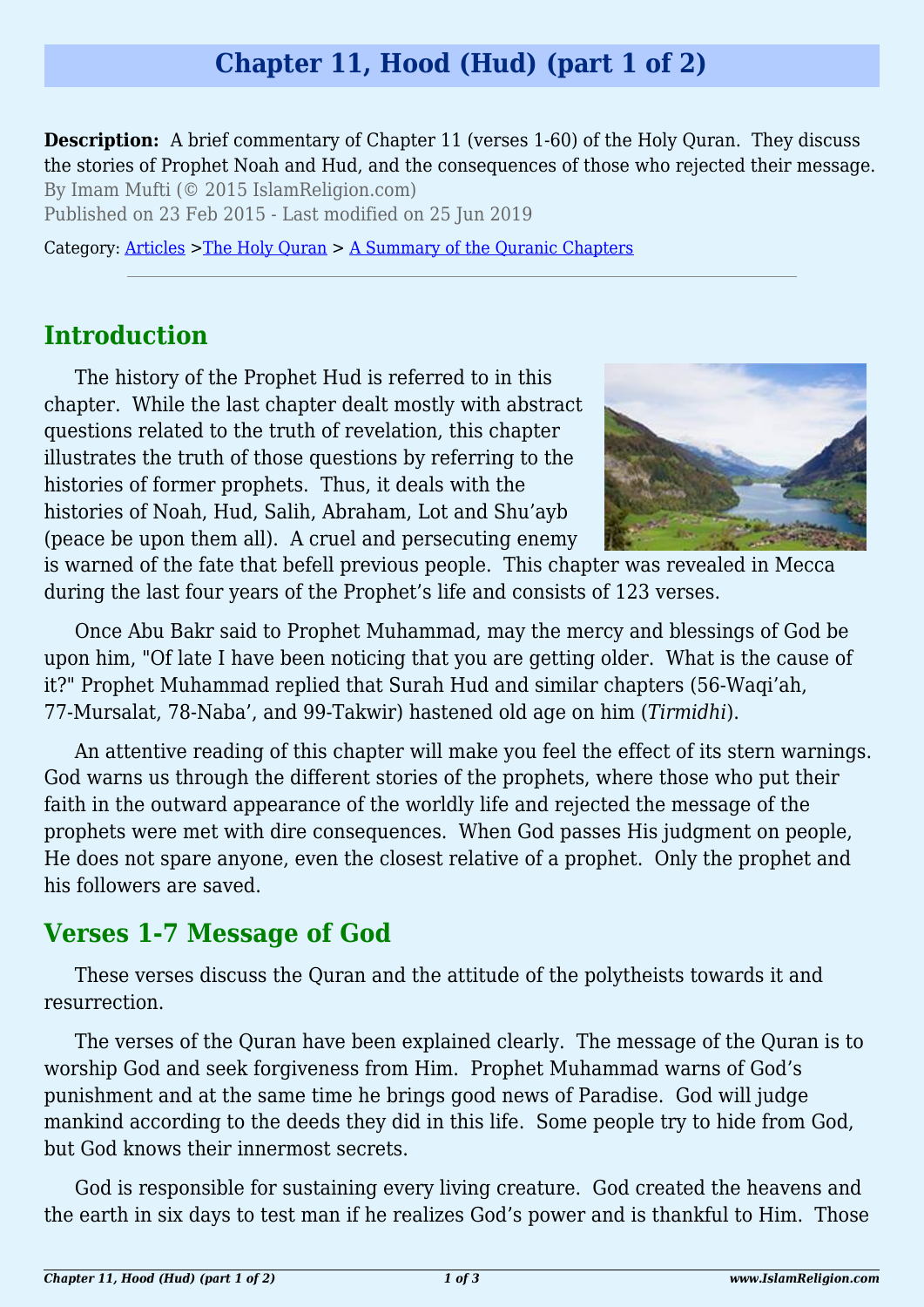who deny resurrection consider the Quran to be magic because of its convincing power.

## **Verses 8-11 Polar attitude towards God's favors**

The verses compare the attitude of the believers and the polytheists towards favors and hardships.

Do not be deceived by God's postponement of punishment as it can come at any time. Also, do not lose hope and become ungrateful if God withdraws some of His favors. At the same time, do not become arrogant if God makes you taste His bounty. People have this attitude, except the patient ones who do good deeds. They will be forgiven and have an immense reward.

## **Verse 12 Prophet Muhammad's dealing with pagans**

The verse describes Prophet's feeling of discomfort because of the behavior of the polytheists.

## **Verses 13-14 Authenticity of the Quran**

The authenticity of the Quran is proven to those who claim Prophet Muhammad fabricated it. God challenges the experts of the Arabic language to bring ten chapters similar to it. Their inability to respond should make you certain that the Quran is from God, there is no deity worthy of worship except Him, and you should submit to Him as Muslims.

## **Verses 15-16 Future consequences of present behavior**

The consequence for those desiring solely the reward of this world is that they will receive their wages in this life, but Fire will be their lot in the life to come. After all, they worked only for worldly objectives.

## **Verses 17-24 The two parties**

Archangel Gabriel, God's witness, confirms the Quran. A person who follows the Quran and Moses' book (i.e. Torah which foretold the coming of Prophet Muhammad) believes in it. The Fire is for those who reject it. Cursed are those losers who attribute lies to God, prevent others from God's path " Islam " and reject life after death.

Those who have faith and do good deeds will reside in Paradise.

## **Verses 25-49 Story of Noah**

The people of Noah lived in southern Iraq, not too far from present day city of Kufah. Noah's message to his people was:

- · Worship God.
- Fear the punishment of a painful Day.

But the leaders of his nation considered him to be a mere human followed by people of